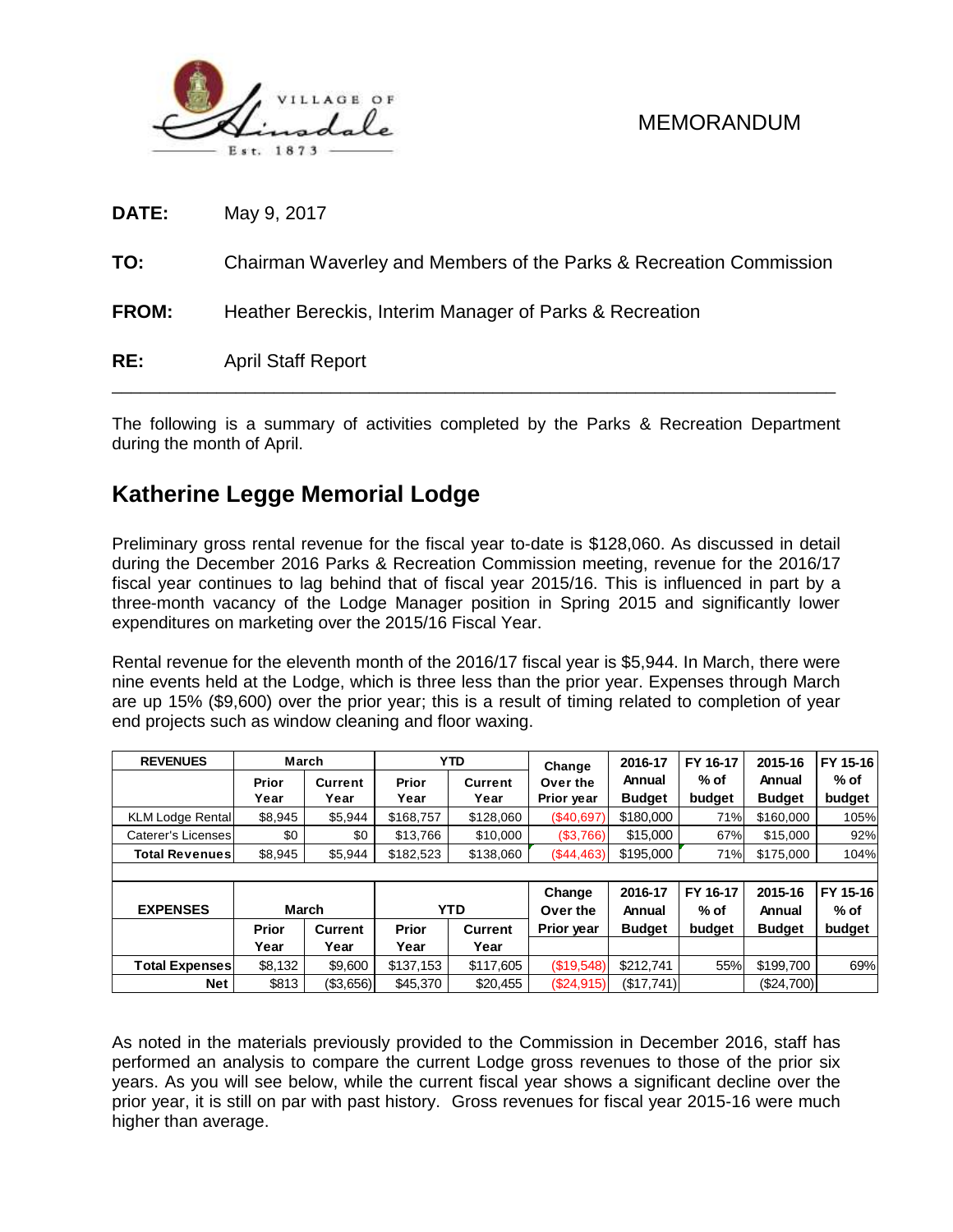



| <b>KLM Gross Monthly Revenues</b> |            |         |            |           |            |         |            |         |    |           |                       |         |
|-----------------------------------|------------|---------|------------|-----------|------------|---------|------------|---------|----|-----------|-----------------------|---------|
| Month                             | 2011/12 FY |         | 2012/13 FY |           | 2013/14 FY |         | 2014/15 FY |         |    |           | 2015/16 FY 2016/17 FY |         |
| May                               | \$         | 8,561   | \$         | 8,801     | \$         | 16,796  | \$         | 13,745  | \$ | 16,000    | \$                    | 11,850  |
| June                              | \$         | 11,156  | \$         | 10,745    | \$         | 26,818  | \$         | 17,450  | \$ | 22,770    | \$                    | 22,845  |
| July                              | \$         | 13,559  | \$         | 9,786     | \$         | 18,650  | \$         | 12,909  | \$ | 27,475    | \$                    | 12,550  |
| August                            | \$         | 17,759  | \$         | 18,880    | \$         | 19,579  | \$         | 25,350  | \$ | 24,775    | \$                    | 12,645  |
| September                         | \$         | 14,823  | \$         | 14,498    | \$         | 12,137  | \$         | 24,510  | \$ | 15,250    | \$                    | 11,500  |
| October                           | \$         | 16,347  | \$         | 15,589    | \$         | 14,825  | \$         | 23,985  | \$ | 25,580    | \$                    | 21,395  |
| November                          | \$         | 8,256   | \$         | 11,612    | \$         | 8,580   | \$         | 14,724  | Ś  | 14,825    | \$                    | 6,700   |
| December                          | \$         | 8,853   | \$         | 10,265    | \$         | 13,366  | \$         | 17,290  | \$ | 17,200    | \$                    | 13,457  |
| January                           | \$         | 1,302   | \$         | 4,489     | \$         | 250     | \$         | 8,450   | \$ | 2,850     | \$                    | 4,624   |
| February                          | \$         | 2,301   | \$         | 6,981     | \$         | 7,575   | \$         | 3,120   | \$ | 2,400     | \$                    | 4,550   |
| March                             | \$         | 2,506   | \$         | 7,669     | \$         | 4,245   | \$         | 6,725   | \$ | 8,945     | \$                    | 5,944   |
| total                             | \$         | 105,423 |            | \$119,315 | \$         | 142,821 | \$         | 168,258 |    | \$178,070 | \$                    | 128,060 |

Below is a graph showing the past three years of data and the upcoming year's projection. Future predictions are based on the average revenue from the event type. Also included below are charts indicating the number of reservations and reservation type by month. Typically, events are booked 6-18 months in advance of the rentals; however, if there are vacancies, staff will accept reservations within 5 days of an event. These tracking devices will be updated monthly.

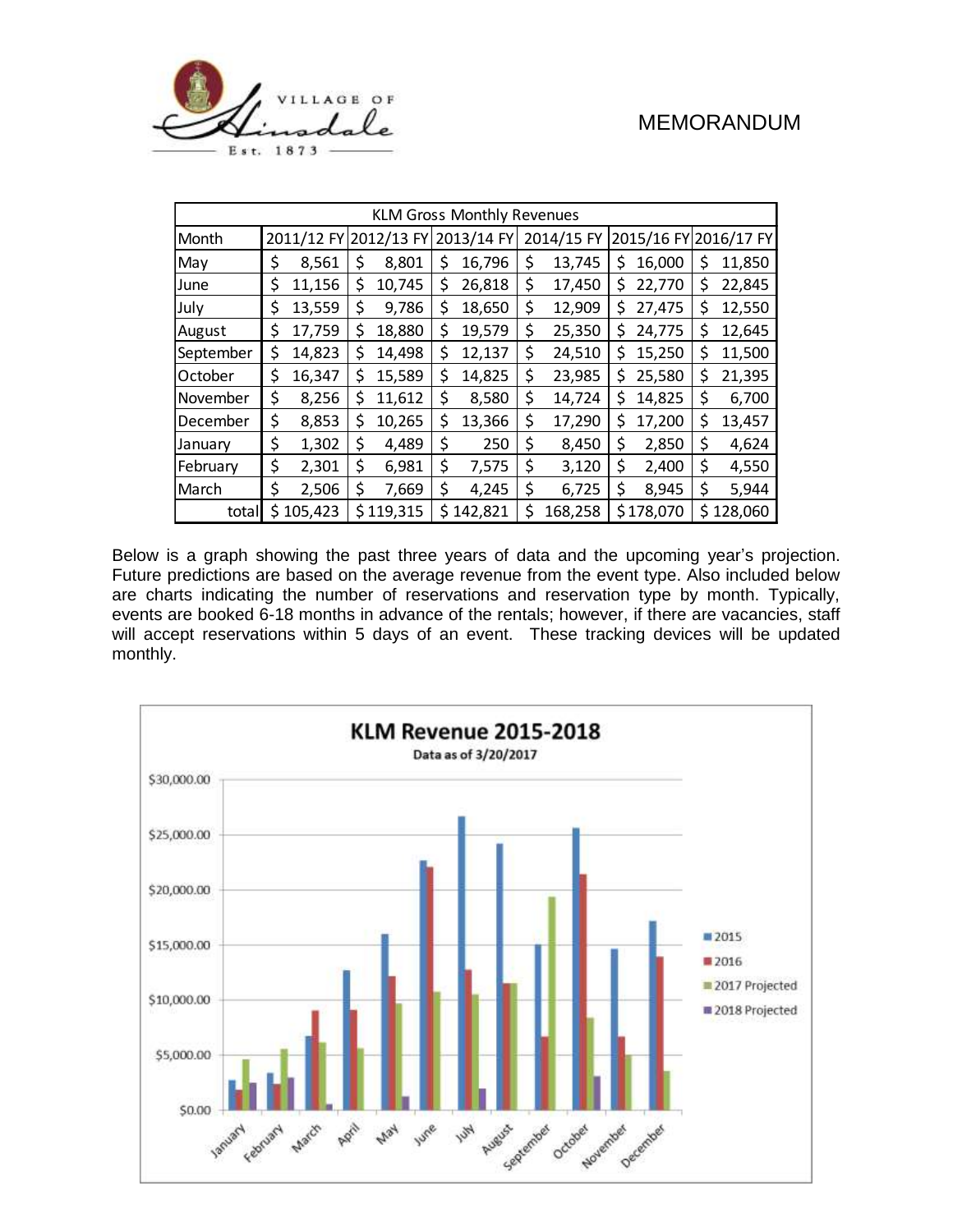



As you will note, there is some concern warranted due to the decline in bookings. However, staff has begun putting the approved marketing plan in place and anticipates seeing an increase in reservations related to increased marketing within three months. Calls for events 8-18 months out are already coming in. The full marketing budget for 2016/17 has now been spent, including social media boosts, and ads in high profile websites and magazines.

# **Upcoming Brochure & Activities**

The Summer 2017 brochure was delivered on March 20<sup>th</sup> and registration started on March 27<sup>th</sup>. Staff has moved the timing of the Summer brochure delivery up from April in response to residents expressing a desire to book summer camps earlier in the year.

Upcoming Special Events include the summer Lunch on the Lawn series starting Wednesday June 14<sup>th</sup>. Performers scheduled are Scribble Monster-Kid and Family Rock Show on June 14<sup>th</sup>; Jason Kollum-Comedy Juggling and Balancing on July 12<sup>th</sup>; and The Pack Drumline and Dance Crew on August 2<sup>nd</sup>. These events are held in Burlington Park from 12:30-1:30pm. Guests are encouraged to bring lunch and enjoy the free entertainment. This is done in collaboration with the Hinsdale Public Library.

The annual Easter Egg Hunt on Saturday, April  $15<sup>th</sup>$  was very well attended with over 1000 participants. This event was done in collaboration with The Community House. The annual Earth Day Park Cleanup on Friday, April 21<sup>st</sup>, drew about 50 volunteers. These volunteers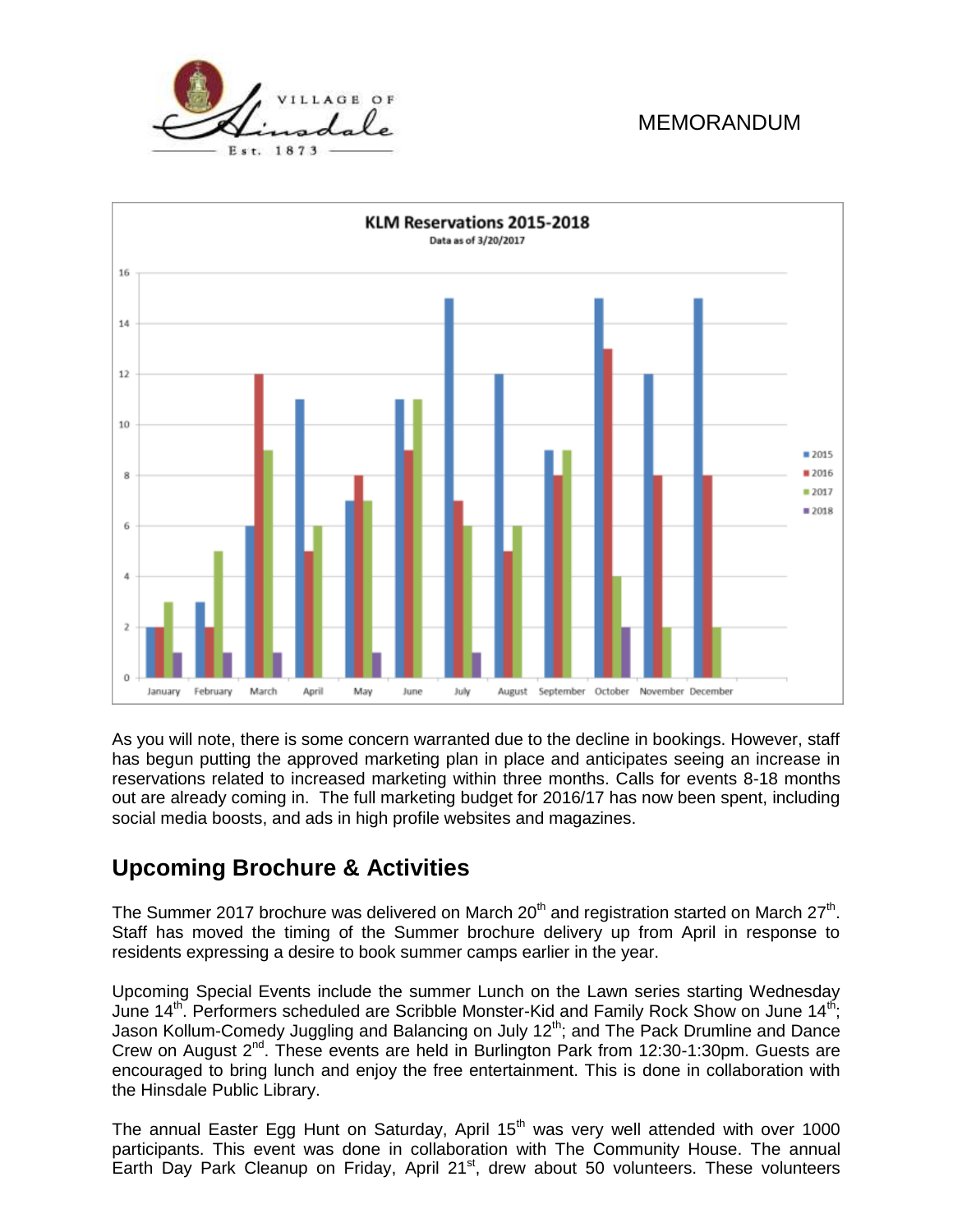

assisted in the planting of trees, mulching playgrounds, seeding and soiling bare spots and general debris clean up at Robbins Park. This event was sponsored by Trader Joes.

### **Field/Park Updates**

#### **Fields**

At this time, the majority of fields are at capacity for spring use. With the construction of the new Hinsdale Middle School, the two fields on D181 property were lost for rental. However, staff was able to accommodate renters on other Village fields. AYSO (soccer) and Hinsdale Little League started their spring seasons on April  $3<sup>rd</sup>$  and will finish around June  $20<sup>th</sup>$ .

#### **Mowing & Landscaping**

On March  $7<sup>th</sup>$ , the Village's landscape maintenance and mowing bid was awarded to A&B Landscaping in the amount not to exceed \$118,770.60. Annually, the Village bids out the landscape and maintenance for its 140 acres of public green space (parks) inclusive of right-ofways, cul-de-sacs, passive areas and miscellaneous Village properties. The scope of work includes landscaping of Village playgrounds, maintenance of park flower beds and maintenance of the flower beds at KLM Park including the Lodge, the former Arts Center and the Platform Tennis area.

Spring cleanup of Village parks was completed in April. Village staff is monitoring the turf closely. If the spring weather continues to be warm, it may be necessary to mow athletic fields twice per week to ensure the turf length is appropriate for play.

# **Community Pool**

#### **Pass Sales**

Pool passes went on sale March 1st; early bird pass rates ended April 28<sup>th</sup>. Super Passes, a pass that allows access to both Hinsdale and Clarendon Hills Pools, sold out in 10 minutes on March 1<sup>st</sup>. There were 100 Super Passes for sale this year, which has been the allotted amount for two seasons now. This is a reduction from the 250 allotted prior to 2015. Emails and letters were sent to previous pass holders in early February, ads and press releases were posted in the local papers and signs/flyers were posted around the community in mid-February to advertise pass sales. Staff will continue to market the pool pass sales. A summary of current membership revenue is below.